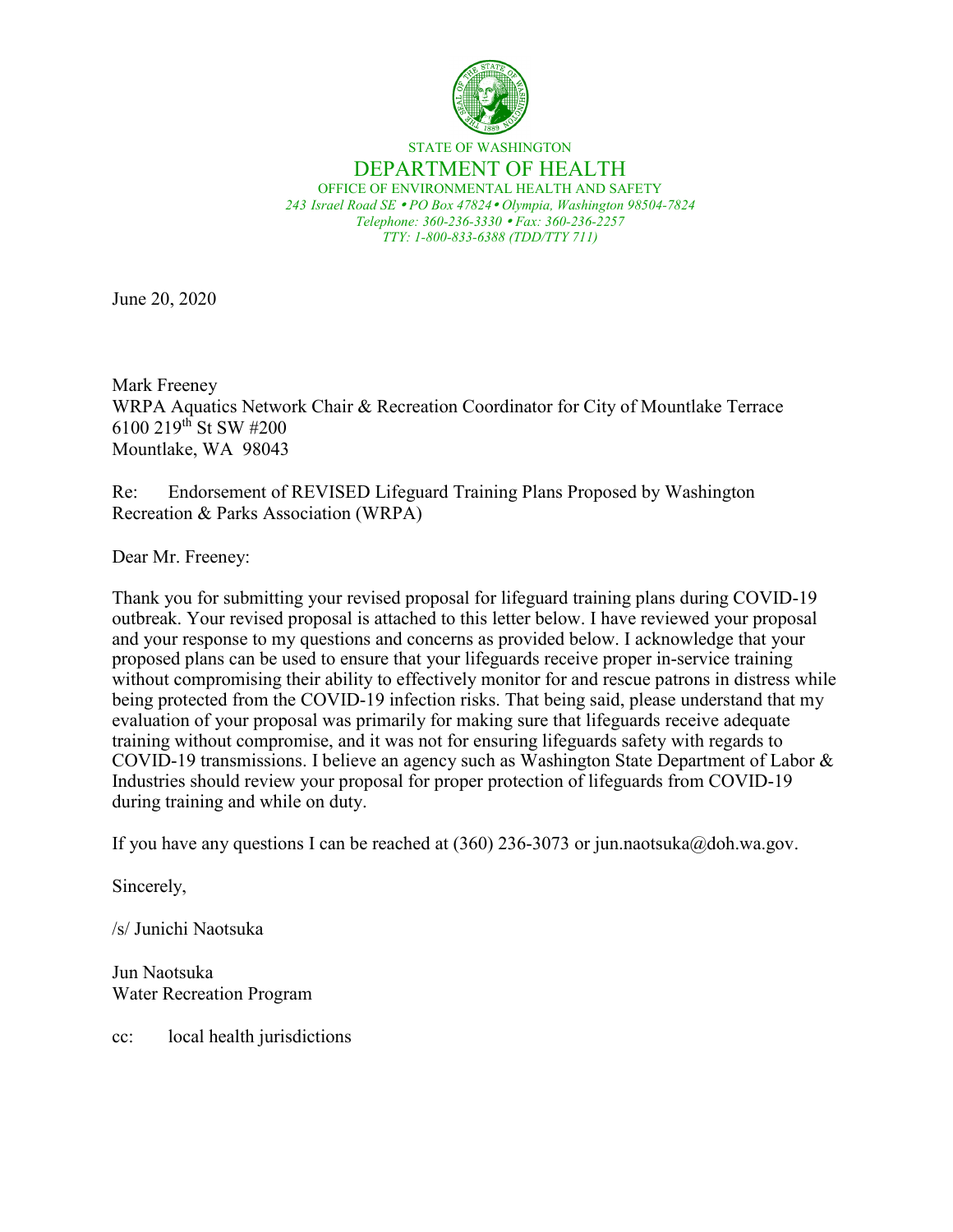### My questions to you:

- This is a new provision in the revised proposal that did not exist in the original proposal. *Unless specifically required, do not practice or perform the following skills under COVID-19 Recovery Lifeguard Training Provisions:*
	- *i. In-water ventilations ii. Active victim front rescues iii. Any land scenarios or follow-up care without PPE 1. Ventilations must be completed with a Bag Valve Mask; rescuers may not remove their face masks to perform ventilations*
	- 1. When would this be specifically required?
	- 2. It says, "do not practice or perform…" Does that mean lifeguards may not practice during training or perform during actual rescue these skills?
	- 3. If yes to my above question, what implication does it have on lifeguards acquiring necessary lifesaving skills and the survival rate of and the prevention of permanent damage to a drowning victim and patrons in other kinds of distress?

• This was provided in the previous version, but not provided in the revised version: *Manikins are not appropriate for conscious victim skills training (such as conscious choking) or most in-water rescue skills and scenarios* My understanding is that lifeguards need to be able to practice with a person who can/may move like a real person for acquiring these skills. If a real person is not used, what implication does it have on lifeguards acquiring necessary lifesaving skills and the survival rate and the prevention of permanent damage to a drowning victim and patrons in other kind of distress?

## Your responses:

- 1. This is specifically required for some Lifeguard Training certifications that are used in Washington State, but not all. – Some of those certification agencies have also send out modified training recommendations.
	- a. The American Red Cross has issued guidance that "facilities incorporating inwater resuscitation should consider temporarily discontinuing this practice."
- 2. If I were teaching a Lifeguard Training Course to keep Lifeguards certified, and the certifying agency has not given authorization to "skip" in-water ventilation as a skill, I would have to teach it, but I would not practice it with my Lifeguards at their In-Service Trainings since we would not use this skill at my facility during the recovery. (My facility is relatively small, and it would always be possible and better to extricate a victim more quickly rather than perform in-water ventilations, but a lifeguard who must wait longer for back-up, such as a beach lifeguard towing a victim for a longer period of time might need to perform in-water ventilations to save the victim's life.)
- 3. The committee believes that Lifeguards can still be adequately trained with these provisions, although some members have expressed concern about increasing time to follow-up care and first ventilations for victims. When weighed against the need to protect the lifeguards, we agreed that these provisions were necessary.
	- a. In-water ventilations are not included in all Lifeguard Training certifications, and with the ARC's Scientific Council Guidance (from May 18, 2020), we agreed that we should exclude this skill unless it is required for the certification agency and/or due to the nature of the facility.
	- b. Approaching a victim from the rear, rather than the front may be more difficult if the victim is positioned facing the Lifeguard, but front rescues are not included in all certification programs and can relatively simply be replaced with rear rescues.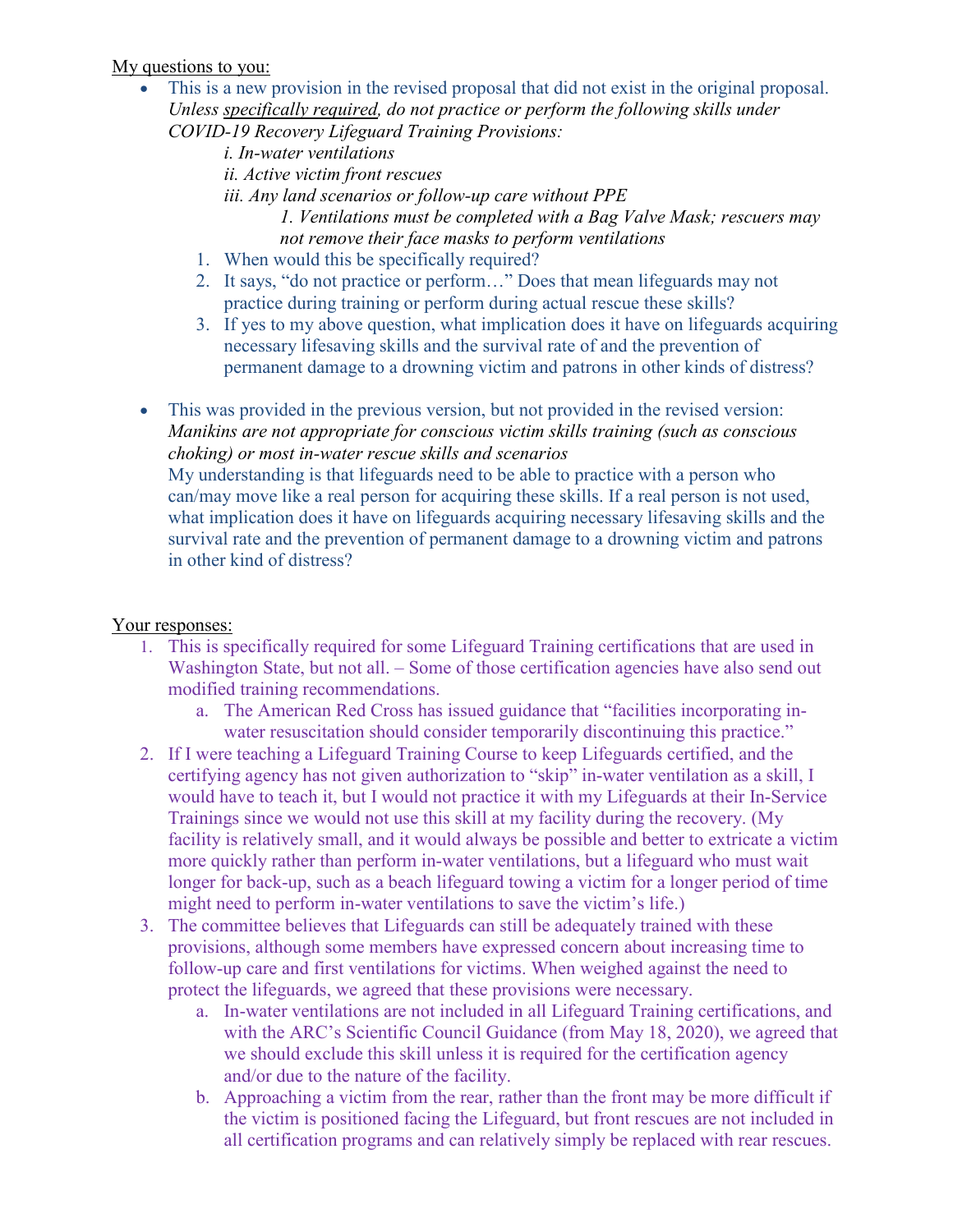- c. Generally, most program recommend that Lifeguards use full PPE for all scenarios; the new requirement of wearing a face mask and the allowance of single-rescuer BVM use (i.e. in the ARC's Scientific Council Guidance) have been deemed necessary to keep the Lifeguards safe. – Previously, BVM use was designated as a multi-rescuer skill. We believe that this means that it will take more training for Lifeguards to master the new skill (single rescuer BVM), but that ultimately it will keep the rescuer and the victim safer in the COVID-19 recovery period.
- 4. L&I preferred that we re-wrote that section to Section 3.a in the Provisions document; they wanted a "list of what skills could be completed as contact-training," and felt that including the phrase "most in-water skills and scenarios" would give too much leeway to facilities who don't have their staff's best interest in-mind. – Section 3.a gives a specific list of the types of rescues that could be practiced using a live person ("contact training"), to avoid implying that there are other rescues that could be practiced on a live-person, as well.
	- a. Lifeguards would still use a real person for these rescues, which would meet most of the Lifeguard Training requirements with which the committee is familiar.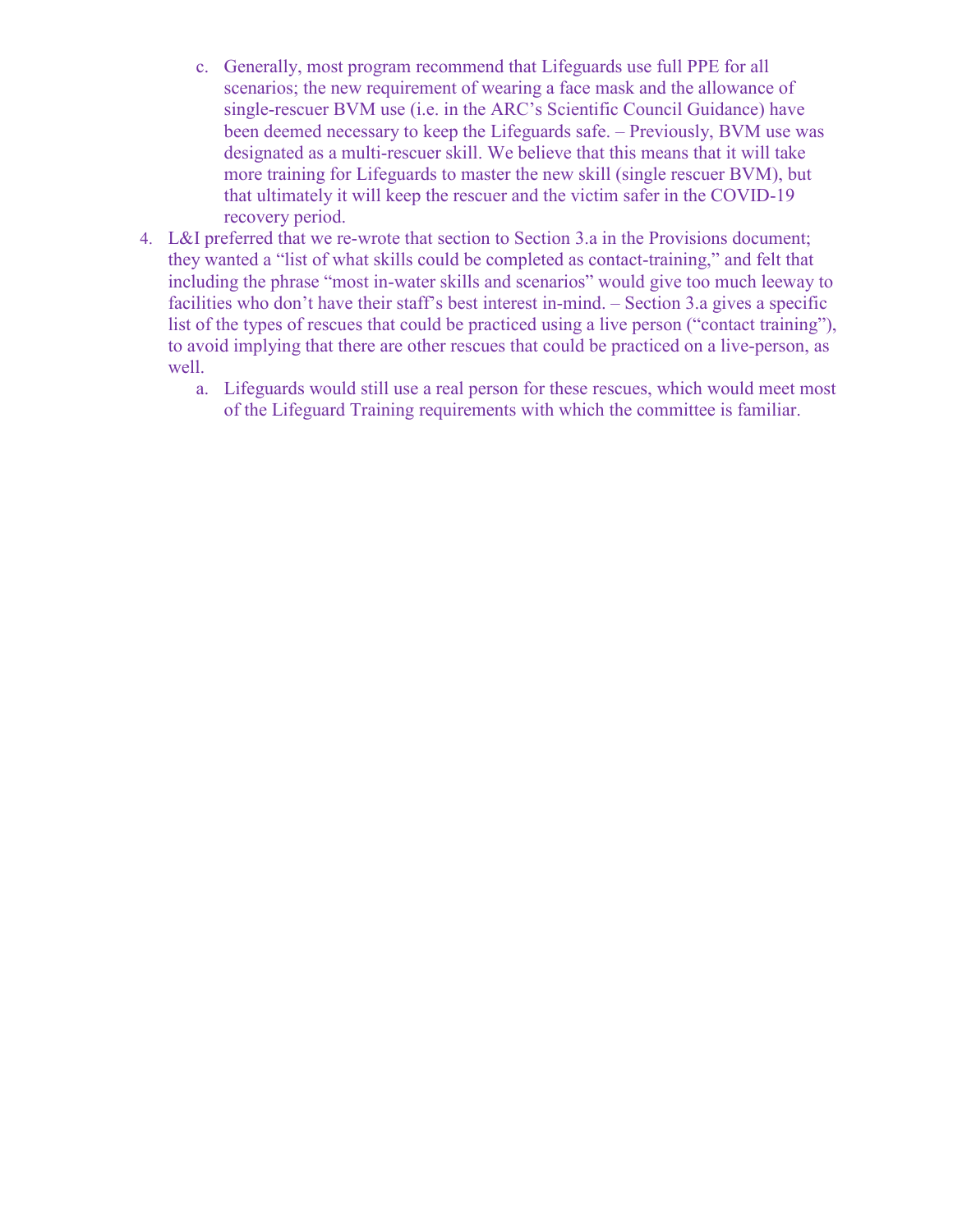

# Washington Recreation & Parks Association Aquatics Network Lifeguard Training Provisions during the COVID-19 Pandemic Recovery

Revision as of June 18, 2020

Knowledge and understanding of the COVID-19 virus and related legislation may fluctuate. Lifeguard Training should be conducted according to the latest standards and Provisions may be updated to reflect new information. Trainers should ensure that they are using the most recent version of these Provisions and adhering to all State and local requirements.

- 1. To protect Lifeguards and Lifeguard Training Participants, all skills should be practiced virtually unless otherwise specified in this document. Virtual training skills include, but are not limited to:
	- a. Introduction of skills or new EAPs
	- b. Bloodborne Pathogens Training & Exposure Control Plan
	- c. First-Aid Skills Most CPR/AED and unconscious victim skills
		- i. Equipment, including manikins, must be made available by the employer or trainer for staff or students to use at home to complete these virtual training requirements
	- d. Lecture and video portions of Lifeguard Training
		- i. Professionalism
		- ii. Video training segments
	- e. Policies/procedures training & customer service
	- f. Putting on full PPE quickly for emergencies
- 2. All staff and students must complete a mandatory COVID-19 screening prior to participating in each in-person training session. Skills that cannot be trained virtually, and training that must be completed in-person shall be socially distanced unless otherwise specified in this document.
	- a. In-person skills that must be socially distanced include:
		- i. Lifeguard pre-requisite evaluations
			- ii. Swimming
		- iii. Surface dives
		- iv. Entries and approaches
		- v. Equipment extension rescues
		- vi. Reaching assists
		- vii. Throwing assists
		- viii. Non-human object retrieval (i.e. retrieving a 10 lb object from the bottom of the pool, retrieving water manikins, etc.)
	- b. In addition to mandatory COVID-19 screening and social distancing requirements, Lifeguards and trainees shall:
		- i. Wear a face mask whenever not in the water
		- ii. Frequently hand washing for at least 20 seconds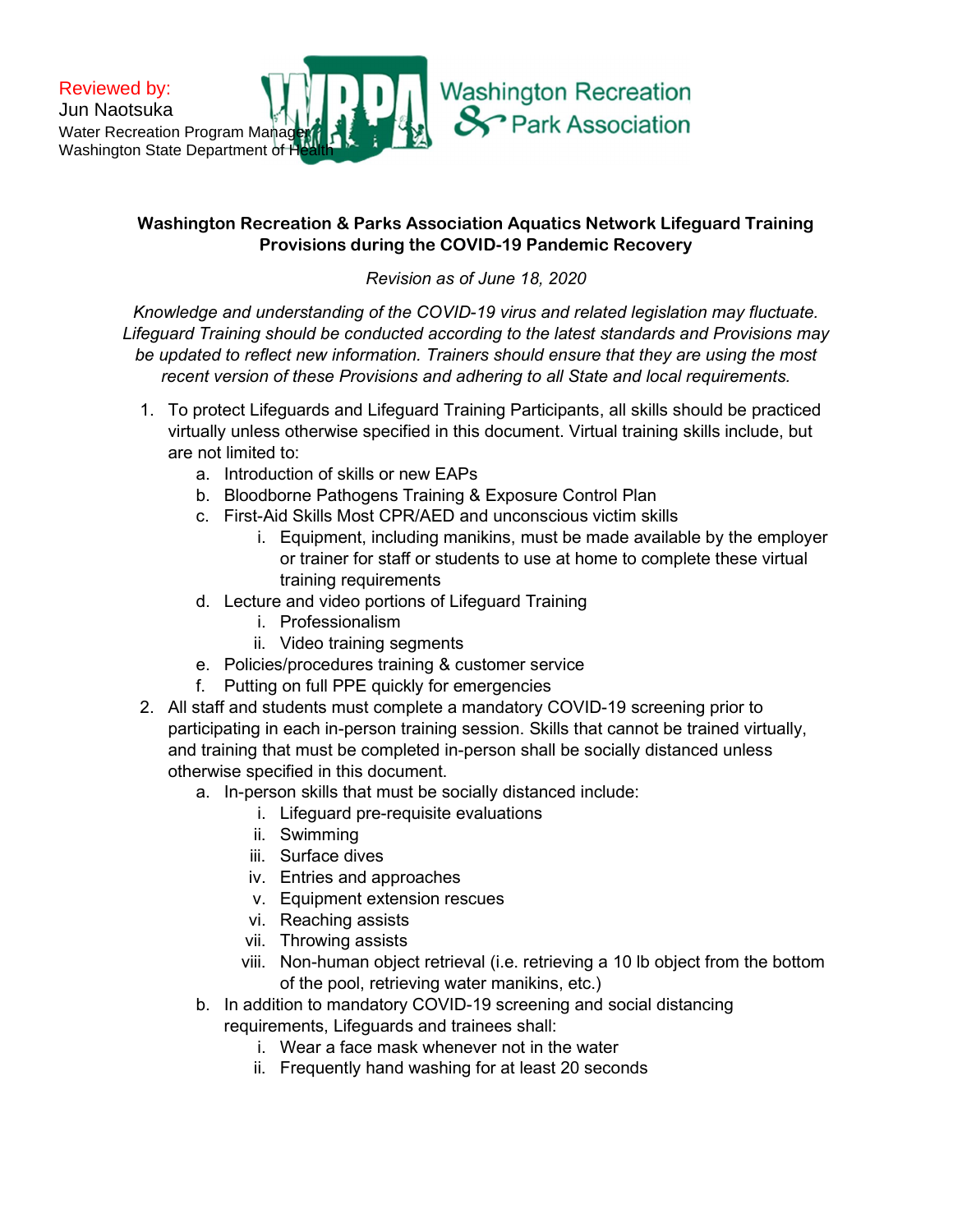- 1. Hands must be washed before commencing training, before returning from session breaks, before and after eating or using the restroom, and after completing the training session
- iii. Sanitize all equipment between individuals using it and avoid sharing or switching equipment during training sessions
- 3. Lifeguards may complete mandatory in-water contact training and perform necessary emergency rescues, with restrictions, as indicated below:
	- a. Only the following rescues may be completed per the contact-training provisions included in this section:
		- i. Passive victim rear rescues (surface and submerged)
		- ii. Active victim rear rescues
		- iii. Spinal victim rescues
		- iv. Lifeguard escapes
		- v. Victim extrications from the water
		- vi. Multiple-rescuer emergency care scenarios
		- vii. Conscious victim obstructed airway response and care
	- b. Unless specifically required, do not practice or perform the following skills under COVID-19 Recovery Lifeguard Training Provisions:
		- i. In-water ventilations
		- ii. Active victim front rescues
		- iii. Any land scenarios or follow-up care without PPE
			- 1. Ventilations must be completed with a Bag Valve Mask; rescuers may not remove their face masks to perform ventilations
	- c. Emphasis shall be placed on non-contact rescues; training time for non-contact rescues shall be equal to or greater than recommended times for Lifeguard Training courses
	- d. If allowed by the Lifeguard certification agency, trainees shall be instructed in the single rescuer use of a Bag Valve Mask and practice this skill on a manikin.
	- e. All personnel not directly involved in a scenario shall remain socially distanced
	- f. Practice partners for drills shall be limited to 4-5 trainees per group
		- i. One-on-one partners for 2-person practice
			- 1. Possible third necessary for odd-numbered training groups
		- ii. Combined set of two pairs for multiple rescuer practice (or a maximum of 5 trainees per contact group)
	- g. Manikins shall be used whenever possible and specifically for all follow-up care post water extrication, CPR/AED/breathing Emergency skills and all land-based scenarios except conscious victim obstructed airway response and care, which shall be conducted with full PPE on both the rescuer and the victim
		- i. Water manikins may be used for additional practice for recognition and passive retrieval drills.
	- h. When practicing in-water rescues, use separate staff in full PPE (wearing gloves and a face mask) to perform extrications and follow-up care (this minimizes the wet primary responder's potential exposure to the victim without PPE protection)
		- i. Note: This requires at least one additional responder to avoid delaying care for the primary rescuer to put on PPE
		- ii. It is important to practice rescue roles as intended during a real emergency; staff need to be able to put on full PPE quickly, which may require additional training
	- i. Rescuers and training victims must wear masks and gloves whenever they are not in the water